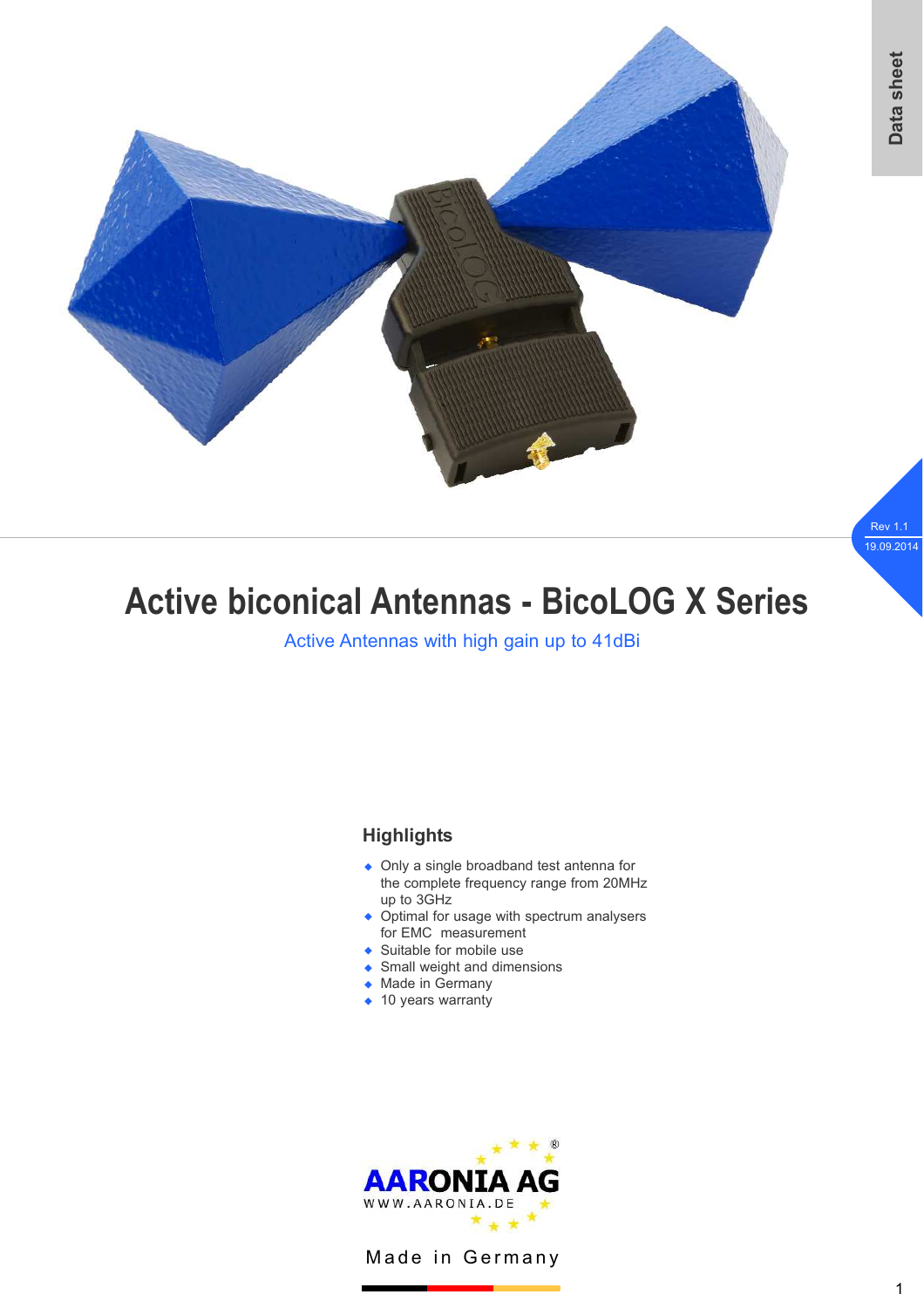# **Specifications**

- Design: Biconical (active)
- Frequency range: **50MHz** to **700MHz** w
- Nominal impedance: 50 Ohms
- ◆ Gain: 11dBi to 41dBii
- Calibration points: **70** (5MHz and 10MHz steps)
- RF connection: SMA (female) or N with adapter
- Tripod socket: 1/4" w
- Dimensions (L/W/D) : (350x160x140)mm  $\ddot{\bullet}$
- ◆ Weight: 500gr
- **Warranty: 10 years** w

## **BicoLOG® 5070 X BicoLOG® 30100 X BicoLOG® 30100E X**

- Design: Biconical (active)
- Frequency range: **30MHz** to **1GHz** w
- Nominal impedance: 50 Ohms
- ◆ Gain: 1dBi to 41dBi
- Calibration points: **104** (5MHz and 10MHz steps)
- RF connection: SMA (female) or N with adapter
- Tripod socket: 1/4" w
- Dimensions (L/W/D) : (350x160x140)mm  $\ddot{\bullet}$
- ◆ Weight: 500gr
- **Warranty: 10 years** w

- Design: Biconical (active)
- Frequency range: **30MHz** to **1GHz** w
- Nominal impedance: 50 Ohms
- ◆ Gain: 9dBi to 41dBi
- ◆ Calibration points: 194 (**5MHz steps**)
- RF connection: SMA (female) or N with adapter
- Tripod socket: 1/4" w
- Dimensions (L/W/D) : (540x225x225)mm  $\ddot{\bullet}$
- Weight: 1300gr w
- **Warranty: 10 years** w





### Gain Diagram BicoLOG 5070 X Gain Diagram BicoLOG 30100 X Gain Diagram BicoLOG 30100 EX



## **BicoLOG® 20100 X**

- Design: Biconical (active)
- Frequency range: **20MHz** to **1GHz** w
- Nominal impedance: 50 Ohms
- ◆ Gain: -5dBi to 41dBi
- ◆ Calibration points: **106** (5MHz and 10MHz steps)
- RF connection: SMA (female) or N with adapter
- Tripod socket: 1/4"  $\ddot{\bullet}$
- Dimensions (L/W/D) : (350x160x140)mm w
- Weight: 500gr  $\ddot{\bullet}$
- **Warranty: 10 years** w

### Gain Diagram BicoLOG 20100 X Gain Diagram BicoLOG 20100E X Gain Diagram BicoLOG 20300 X



- Design: Biconical (active)
- Frequency range: **20MHz** to **1GHz** w
- Nominal impedance: 50 Ohms
- ◆ Gain: 2dBi to 41dBi
- ◆ Calibration points: 196 (**5MHz steps**)
- RF connection: SMA (female) or N with adapter
- Tripod socket: 1/4" w
- Dimensions (L/W/D) : (540x225x225)mm w
- Weight: 1300gr  $\ddot{\bullet}$
- ◆ Warranty: 10 years



## **BicoLOG® 20100E X BicoLOG® 20300 X**

- Design: Biconical (active)
- Frequency range: **20MHz** to **3GHz** w
- Nominal impedance: 50 Ohms
- ◆ Gain: -5dBi to 41dBi
- Calibration points: 296 (5MHz and 10MHz steps)
- RF connection: SMA (female) or N with adapter
- ◆ Tripod socket: 1/4"
- Dimensions (L/W/D) : (350x160x140)mm  $\ddot{\bullet}$
- Weight: 500gr w
- **Warranty: 10 years** w

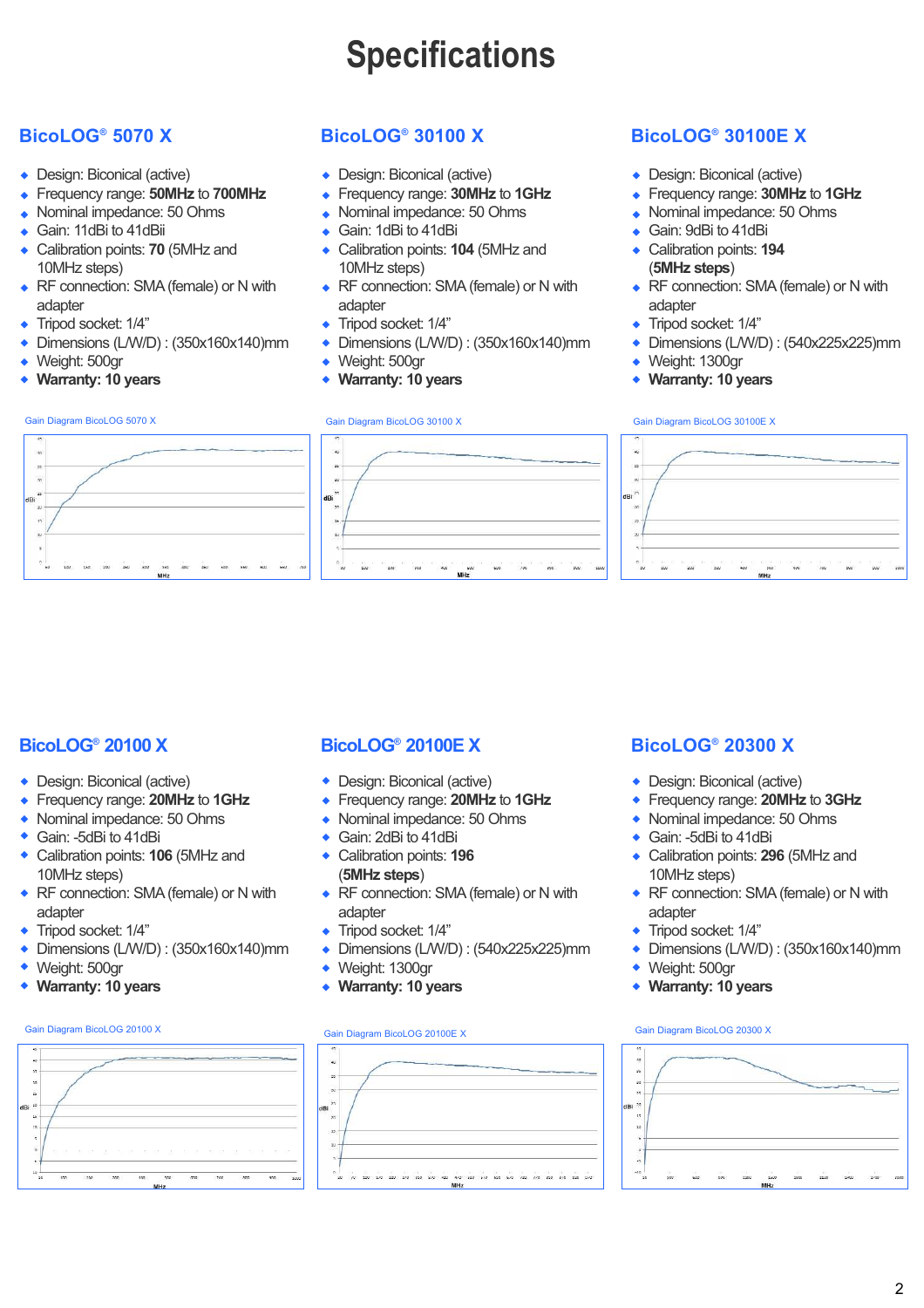# **Recommended accessories for Aaronia Antennas**

### **Heavy multifunctional Pistol Grip (strongly recommended!)**

Highly recommend for the usage of our BicoLOG active antennas. Quick and easy change of antenna polarization, perfect antenna handling (even with the more heavy BicoLOG 30100E X and 20100E X).

*Order/Art.-No.: 282*

### **1m / 5m / 10m SMA-Cable**

High quality special SMA cable for connecting any BicoLOG® -Antenna with various test equipment like SPECTRAN RF Spectrum-Analyzer. You can choose between 3 different cables:

1m standard SMA cable (RG316U) 5m LowLoss SMA cable (especially low damping) 10m LowLoss SMA cable (especially low damping)

All versions: SMA plug (male) / SMA plug (male) *Order/Art.-No.: 771 (1m Cable), 772 (5m Cable), 773 (10m Cable)*

### **SMA to N Adapter**

This special high quality adapter allows operation of all BicoLOG® -Antenna with any standard spectrum-analyzer with N connector. Especially massive, chrome-plated design. This adapter is usable for very high frequencies up to at least 18GHz. Physical dimensions are just 30x20mm. Nominal impedance 50 Ohms. Layout: SMA socket (female) / N plug (male).

*Order/Art.-No.: 770*

### **Pistol grip / miniature tripod**

Detachable handle with super-practical miniature tripod mode: this handle is attachable to the backside of the unit and allows optimal handling and even fixed installation of the unit. Strongly recommended for PC use!

*Order/Art.-No.: 280*







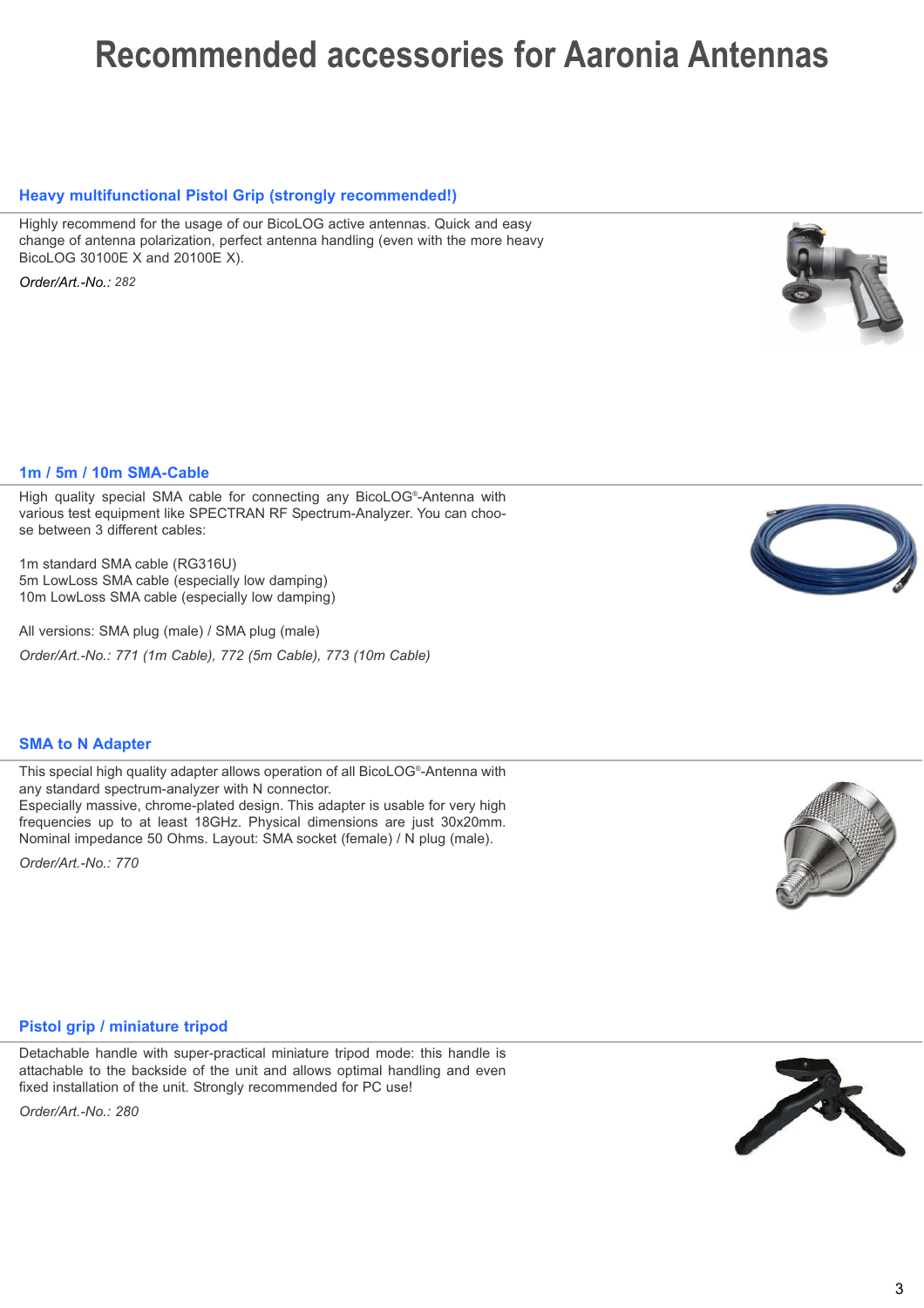# **Frequency overview Analyzer & Antennas**

## Frequency Overview SPECTRAN Spectrum Analyzer



# Frequency Overview HyperLOG and BicoLOG Antennas and Probes

| 1H <sub>z</sub> | 10Hz                                               | 100Hz | 1kHz | 10kHz | 100kHz | 1MHz | 10MHz | 100MHz                        | 1GHz                              | 10GHz | 100GHz     |
|-----------------|----------------------------------------------------|-------|------|-------|--------|------|-------|-------------------------------|-----------------------------------|-------|------------|
|                 |                                                    |       |      |       |        |      |       |                               | HyperLOG 7025                     |       |            |
|                 |                                                    |       |      |       |        |      |       |                               | HyperLOG 7025 X                   |       |            |
|                 |                                                    |       |      |       |        |      |       |                               | HyperLOG 7040<br>HyperLOG 7040 X  |       |            |
|                 |                                                    |       |      |       |        |      |       |                               |                                   |       |            |
|                 |                                                    |       |      |       |        |      |       |                               | HyperLOG 706D                     |       |            |
|                 |                                                    |       |      |       |        |      |       |                               | HyperLOG 7060 X                   |       |            |
|                 |                                                    |       |      |       |        |      |       |                               | HyperLOG 6030                     |       |            |
|                 |                                                    |       |      |       |        |      |       |                               | HyperLOG 6030 X                   |       |            |
|                 |                                                    |       |      |       |        |      |       |                               | HyperLOG 60100                    |       |            |
|                 |                                                    |       |      |       |        |      |       |                               | HyperLOG 60180                    |       |            |
|                 |                                                    |       |      |       |        |      |       |                               | HyperLOG 4025                     |       |            |
|                 |                                                    |       |      |       |        |      |       |                               | HyperLOG 4025 X                   |       |            |
|                 |                                                    |       |      |       |        |      |       |                               | HyperLOG 4040<br>HyperLOG 4040 X  |       |            |
|                 |                                                    |       |      |       |        |      |       |                               |                                   |       |            |
|                 |                                                    |       |      |       |        |      |       |                               | HyperLOG 4060                     |       |            |
|                 |                                                    |       |      |       |        |      |       |                               | HyperLOG 4060 X                   |       |            |
|                 |                                                    |       |      |       |        |      |       |                               | HyperLOG 3080                     |       |            |
|                 |                                                    |       |      |       |        |      |       |                               |                                   |       |            |
|                 |                                                    |       |      |       |        |      |       |                               | HyperLOG 3080 %<br>HyperLOG 30100 |       |            |
|                 |                                                    |       |      |       |        |      |       |                               | HyperLOG 30180                    |       |            |
|                 |                                                    |       |      |       |        |      |       | HyperLOG 20300 EMI            |                                   |       |            |
|                 |                                                    |       |      |       |        |      |       | HyperLOG 20600 EMI            |                                   |       |            |
|                 |                                                    |       |      |       |        |      |       |                               | OmniLOG90200                      |       |            |
|                 |                                                    |       |      |       |        |      |       |                               |                                   |       |            |
|                 |                                                    |       |      |       |        |      |       | BicoLOG 5070<br>BicoLOG 30100 |                                   |       |            |
|                 |                                                    |       |      |       |        |      |       | <b>BicoLOG 30100E</b>         |                                   |       |            |
|                 |                                                    |       |      |       |        |      |       | BicoLOG 20100                 |                                   |       |            |
|                 |                                                    |       |      |       |        |      |       | BicoLOG 20100E                |                                   |       |            |
|                 |                                                    |       |      |       |        |      |       | BicoLOG 20300                 |                                   |       |            |
|                 | Aaronia EMV Probe-Set PBS1 & PBS2                  |       |      |       |        |      |       |                               |                                   |       |            |
|                 | Aaronia Active Differential Probe (NF-50xx series) |       |      |       |        |      |       |                               |                                   |       |            |
|                 | Geophon (Aaronia GEO Series)                       |       |      |       |        |      |       |                               |                                   |       |            |
| subHz           | ELF                                                | SLF   | ШF   | VLF   | LF     | MF   | HF    | <b>VHF</b>                    | UHF                               | SHF   | THF<br>EHF |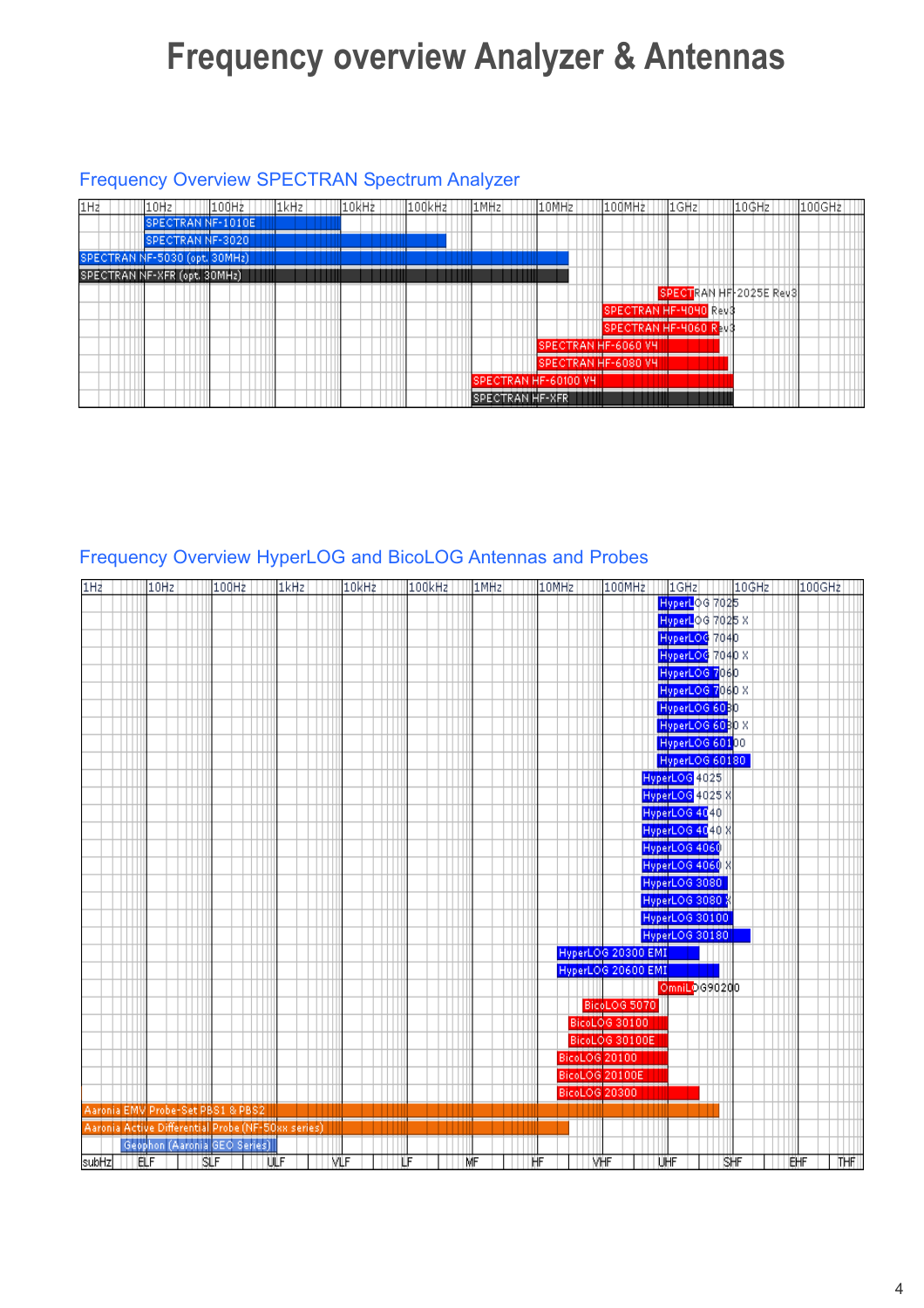# **References**

# **User of Aaronia Antennas and Spectrum Analyzers (Examples)**

## Government, Military, Aeronautic, Astronautic

- NATO, Belgium w
- Boeing, USA w
- Airbus, Germany w
- Bund (Bundeswehr), Germany w
- Bundeswehr (Technische Aufklärung), Germany w
- Lufthansa, Germany w
- DLR (Deutsches Zentrum für Luft- und Raumfahrt,Germany w
- Eurocontrol (Flugüberwachung), Belgium w
- Australian Government Department of Defence, Australia w
- EADS (European Aeronautic Defence & Space Company) GmbH, Germany w
- Institut für Luft- und Raumfahrtmedizin, Germany w
- Deutscher Wetterdienst, Germany w
- Polizeipräsidium, Germany w
- Landesamt für Umweltschutz Sachsen-Anhalt, Germany w
- Zentrale Polizeitechnische Dienste, Germany w
- Bundesamt für Verfassungsschutz, Germany w
- BEV (Bundesamt für Eich- und Vermessungswesen) w

## Research/Development, Science and Universitys

- Deutsches Forschungszentrum für Künstliche Intelligenz, w Germany
- University Freiburg, Germany
- Indonesien Institute of Sience, Indonesia
- Max-Planck-Institut für Polymerforschung, Germany w
- Los Alamos National Labratory, USA w
- University of Bahrain, Bahrain
- University of Florida, USA
- University Erlangen, Germany
- University Hannover, Germany
- University of Newcastle, United Kingdom w
- University Strasbourg, France w
- Universität Frankfurt, Germany
- University Munich, Germany
- **Technical University Hamburg, Germany**
- **Max-Planck Institut für Radioastronomie, Germany**
- Max-Planck-Institut für Quantenoptik, Germany
- Max-Planck-Institut für Kernphysik, Germany
- Max-Planck-Institut für Eisenforschung, Germany
- **Forschungszentrum Karlsruhe, Germany**

## **Industry**

- Shell Oil Company, USA
- ATI, USA
- Fedex, USA
- Walt Disney, Kalifornien, USA
- Agilent Technologies Co. Ltd., China
- Motorola, Brazil
- IBM, Switzerland
- Audi AG, Germany
- $\bullet$  BMW, Germany
- Daimler Chrysler AG, Germany
- BASF, Germany
- Deutsche Bahn, Germany
- Deutsche Telekom, Germany
- Siemens AG, Germany
- Rohde & Schwarz, Germany
- Infineon, Austria
- Philips Technologie GmbH, Germany
- ThyssenKrupp, Germany
- $\bullet$  EnBW, Germany
- RTL Television, Germany
- Pro Sieben SAT 1, Germany
- Channel 6, United Kingdom
- WDR, Germany
- $\bullet$  NDR, Germany
- $\bullet$  SWR, Germany
- Bayerischer Rundfunk, Germany
- Carl-Zeiss-Jena GmbH, Germany
- **Anritsu GmbH, Germany**
- Hewlett Packard, Germany
- Robert Bosch GmbH, Germany
- Mercedes Benz, Austria
- EnBW Kernkraftwerk GmbH, Germany
- AMD, Germany
- Infineon Technologies, Germany
- Intel GmbH, Germany
- Philips Semiconductors, Germany
- Hyundai Europe, Germany
- Saarschmiede GmbH, Germany
- Wilkinson Sword, Germany
- IBM Deutschland, Germany
- Vattenfall, Germany
- Fraport, Germany